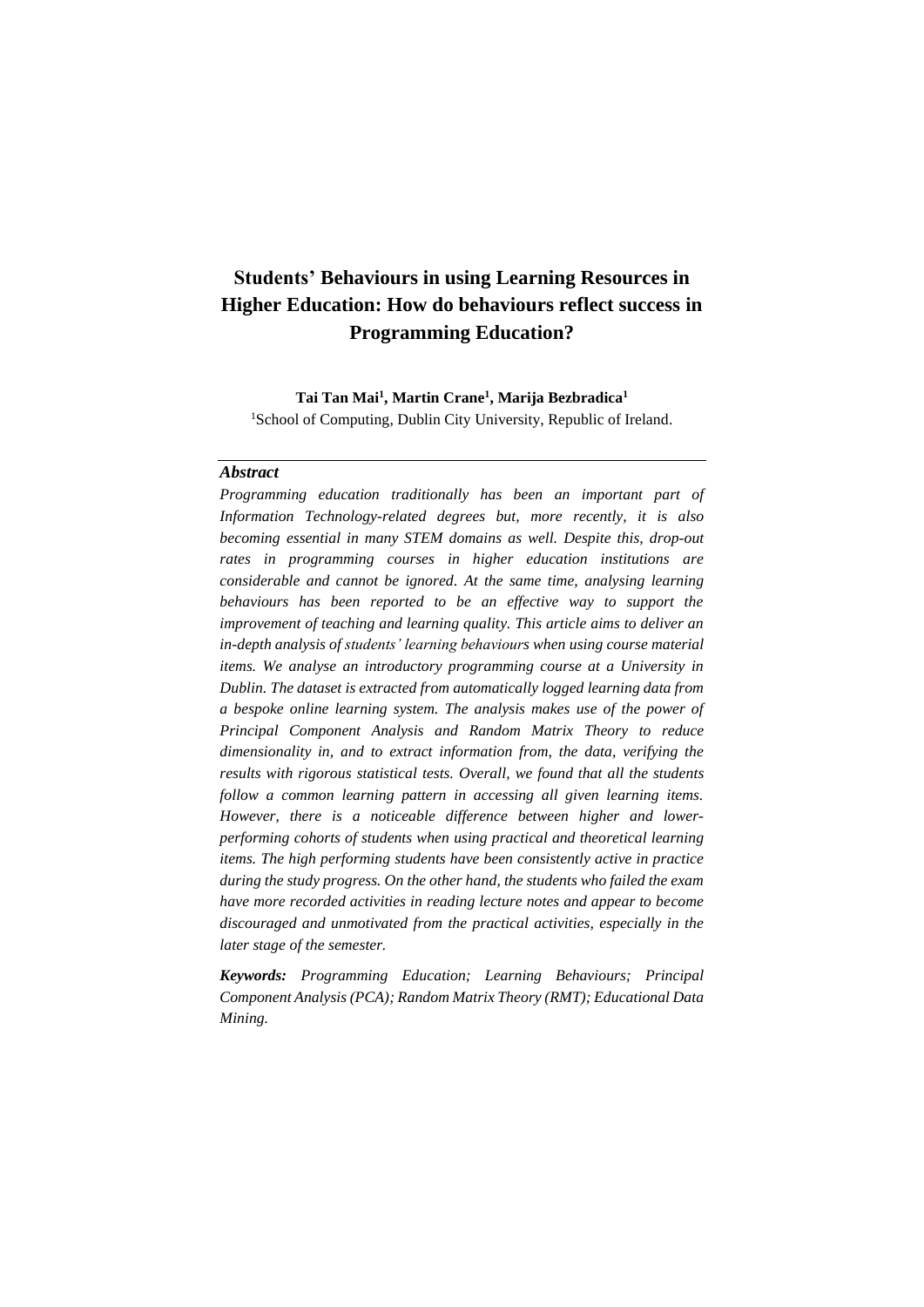Behaviours in using Learning Resources in Higher Education: How do behaviours reflect success in Programming Education?

## **1. Introduction**

Due to the growth in demand for Information Technology (IT)-related job markets, Education in Computer Programming and related domains has received increasing attention. Furthermore, STEM fields (science, technology, engineering, and mathematics) also require essential programming skills and knowledge, making these types of skills an integral part of any STEM sub-discipline (e.g., Artificial Intelligence, Bioinformatics, Statistics etc.). However, despite the necessity of these skills, there have been considerable drop-out rates in introductory programming courses reported from many studies (Kinnunen & Malmi, 2006). In a recent study using data from 161 universities around the world, the failure rate in introductory programming modules has been reported to be 28% on average, with a huge variation from 0% to 91% (Bennedsen & Caspersen, Michael, 2019).

Results from previous research efforts have concluded that learning behaviours tend to be correlated with students' performance in programming education (Carter & Hundhausen, 2017). 'At risk' students will follow this correlation in their learning behaviours (Na & Tasir, 2017). Many researchers have reported that participation frequencies in various learning sessions have positive effects on learning performance (Al-Shabandar et al., 2017). It has also been shown that *practice* is essential for improving students' programming skills and students should be given opportunities to practice and receive constructive feedback (Ben-Ari, 2001; Höök & Eckerdal, 2015). The effect of the diversity of learning styles on learning scores and satisfaction has also been validated, using the data from an online forum (Shaw, 2012). Furthermore, thanks to the development in educational technology, advanced learning systems now enable us to automatically record a large amount of data, such as on interaction, at fine-grained levels, e.g., at the level of mouse and keyboard events. Based on such data, several studies have revealed that there are great variations in accessing online learning tools, which significantly affect student performances (Li & Tsai, 2017; Lust et al., 2012).

On the other hand, novice programming students typically study both theoretical concepts and practical skills through course material items such as lecture notes, lab instructions and exercises. Studies have also reported that students tend to have difficulties in either understanding concepts or in acquiring practical skills (Qian & Lehman, 2017; Whalley et al., 2006). Although much research efforts have been carried out to study the learning behaviours and their relationship with students' outcomes, the learning behaviours in using material items, however, has not been commonly investigated (Li & Tsai, 2017).

In this paper, we focus on the analysis of students' learning behaviours in using course material items between the higher and lower-performing student cohorts. The data are collected from a bespoke online learning system, developed in our computing department, and analysed by a range of techniques including *Principal Component Analysis* (PCA), *Random Matrix Theory* (RMT) and statistical tests.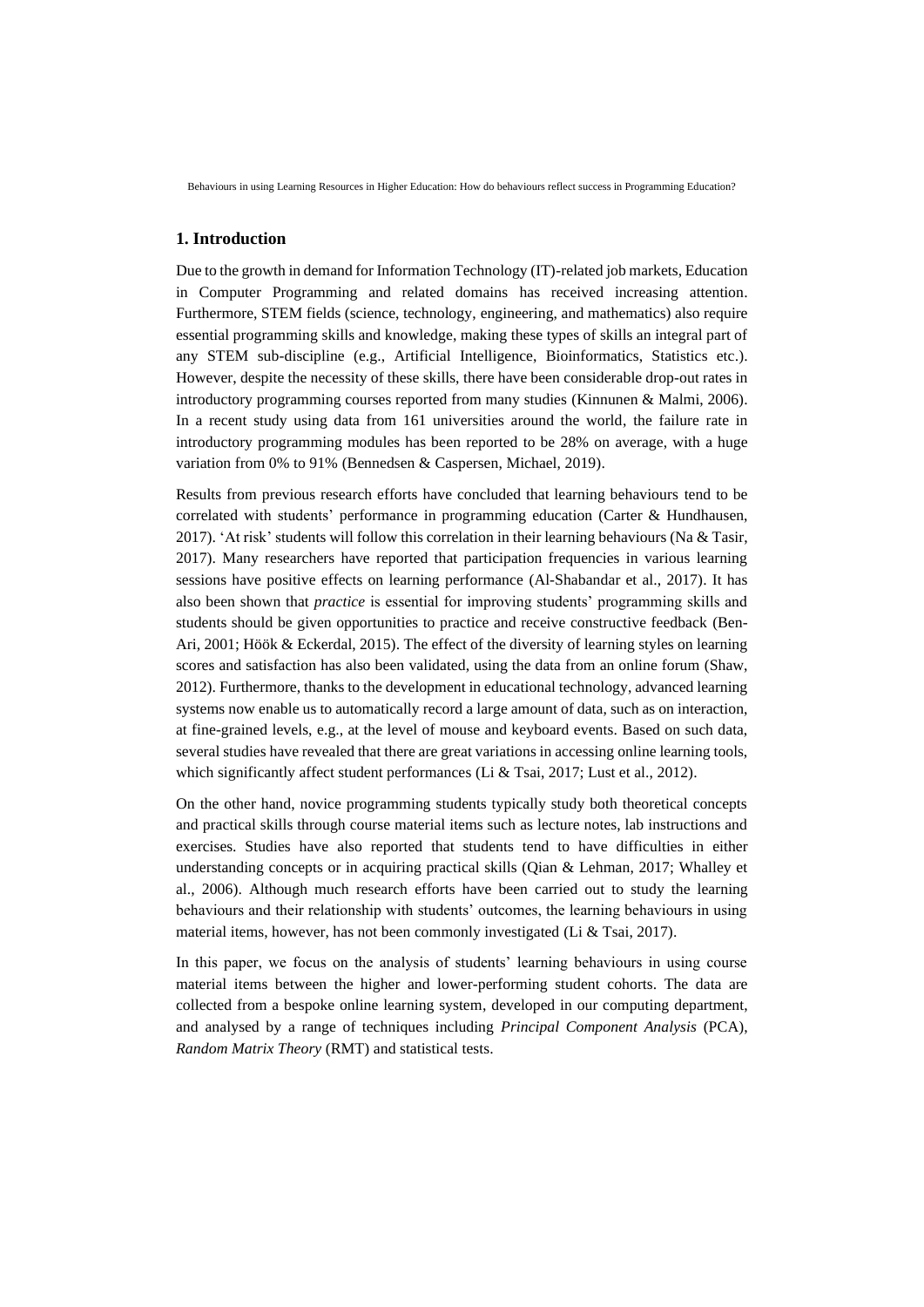The rest of the paper is organized as follows. Section 2 briefly describes the context of the study, datasets and methods used for analysis. Section 3 provides details about the results and discussions, followed by the conclusion in Section 4.

# **2. Research method**

### *2.1. Context of the study and dataset*

This research has been carried out based on a dataset representing the usage of *learning material items* of first-year Software Engineering students in a Medium-size Metropolitan University in Dublin. During the course, learning items are provided to the students weekly, including general information, lecture notes, labsheets and programming tasks. Course material items are delivered in the form of web pages on the bespoke online learning system. We formalise the course material items in this context depending on material type (i.e. *General, Lecture, Labsheet and Practice*) combined with the corresponding week, e.g. *Labsheet\_1* refers to the labsheet used in week 1. For the general information items, we denote them as *General* 0. Students' interactive events with the items (e.g. mouse clicking or scrolling, highlighting a piece of texts, switching between two items or submitting codes) are logged on the system database. Based on the logged data, it is possible to extract a dataset containing features that indicate the number of user interactive events in every *course material item* for each student. The data have been collected automatically during the learning progress without any manual intervention from either educators or students.

When finishing the exam, students submit their codes to the online system for automatic grading and they receive the results immediately. A submission is considered "correct" if it passes all the test cases pre-defined by the instructors. Every task is given the same mark proportion and the overall mark is given to students after the exam is finished. A student whose overall grade is less than 40/100 is labelled as "*Lower-Performing*", otherwise, that student is considered as "*Higher-Performing*".

## *2.2. Analysis method*

In this paper, the number of data features depends on the number of learning items, which might lead to "the curse of dimensionality", i.e. too many features in the dataset. We, therefore, utilise the power of the *Principal Component Analysis* (PCA) and *Random Matrix Theory* (RMT) to reduce the number of data dimensions, identifying the key components containing essential information. The results are also verified by a set of statistical tests to detect the important underlying factors in the students' learning behaviours. The detail of the analysis method is discussed below.

Let  $m \times n$  matrix  $D$  be the extracted dataset from the logged data where  $m$  refers to the number of students (data rows), *n* refers to the number of learning items (data columns). Each value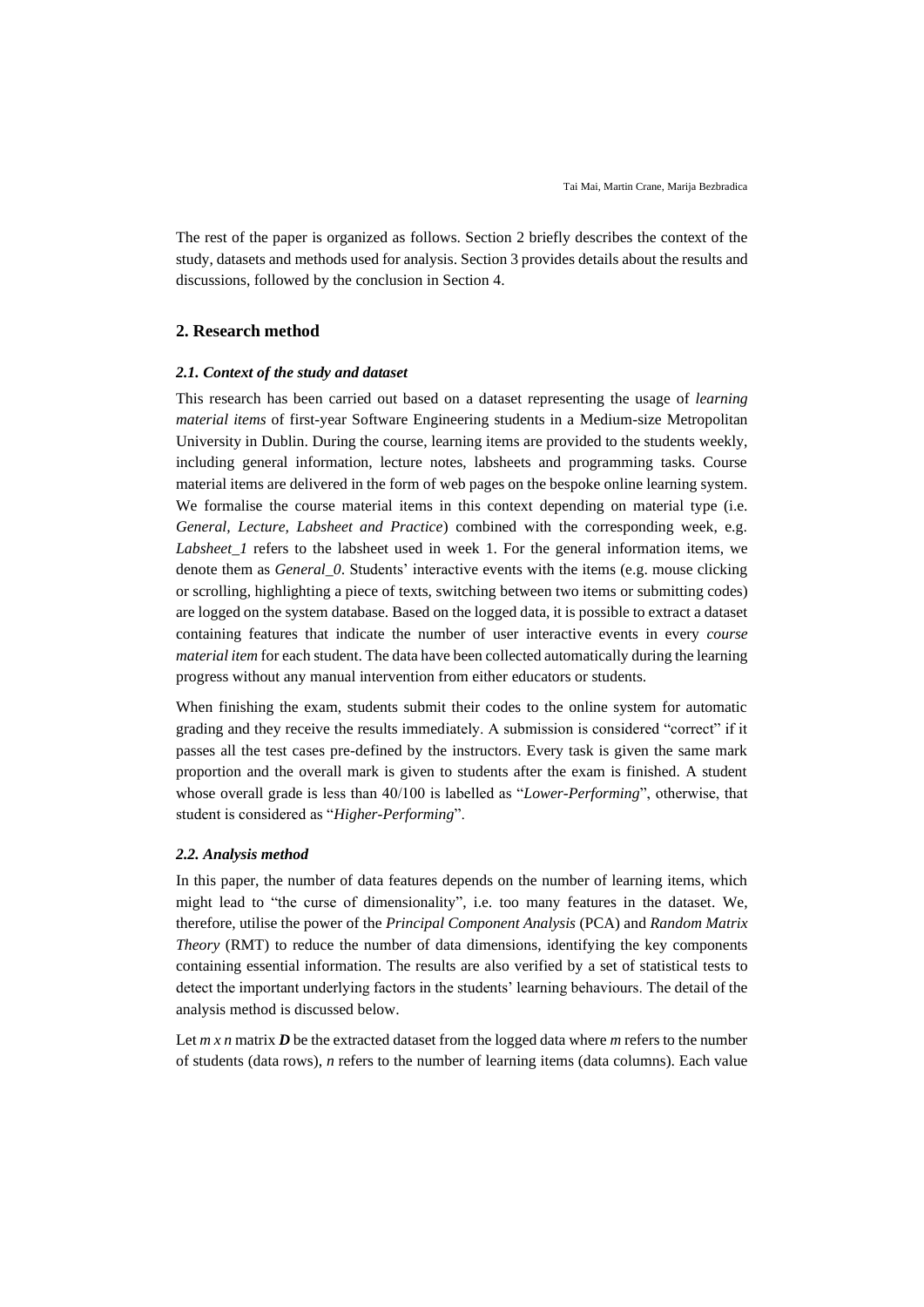Behaviours in using Learning Resources in Higher Education: How do behaviours reflect success in Programming Education?

*D*<sub>i</sub>*j*, where  $1 \le i \le m$  and  $1 \le j \le n$ , refer to the number of learning events generated when the student *i* was interacting with the learning item *j*. First, we apply Z-score standardisation to the data, which converts  $D$  to  $D_{\text{normalised}}$ . The correlation matrix  $C$  can be calculated from  $D$ <sub>normalised,</sub> followed by the spectrum properties of *C*, i.e. empirical eigenvalues  $\lambda_{l,2...n}$  where  $\lambda_1 \leq \lambda_2 \leq ... \leq \lambda_n$  and eigenvectors  $U^{l,2...n}$ . According to RMT (de Prado, 2020), empirical eigenvalues can be compared with the distribution of eigenvalues from the same size random matrix. Particularly, let the thresholds:  $\lambda_{\pm} = \sigma^2 \Big( 1 \pm \sqrt{1/Q} \Big)^2$  where  $\sigma = 1$  due to *D*<sub>normalised</sub> having an unit variance;  $Q = (m/n) \ge 1$ ; and  $\lambda_{\pm}$  are the upper/lower bounds of theoretical eigenvalues distribution. Eigenvalues falling outside of the range  $[\lambda, \lambda]$  are assumed to deviate from the expected values of RMT (Laloux et al., 2000). By comparing the distribution of the empirical eigenvalue with the thresholds, we can identify the key eigenvalues containing specific information in students' learning behaviours.

The eigenvalues and eigenvectors of *C* can be used to form *principal components* of *D*. After analysing and identifying the key eigenvalues  $\lambda_k$  and eigenvectors  $U^k$ , it is possible to project the data on *U<sup>k</sup>* , forming *principal components* (PCs) scores (Abdi & Williams, 2010). The eigenvector components corresponding to each PC can be seen as *loadings* of the PC, indicating how much the feature (i.e. the course material item) contributes to the PC. By testing the difference of the scores of principal components between "*Higher*" and "*Lower-Performing*" student cohorts using a *two-sample t-test* (Cressie & Whitford, 1986), we can verify if there is a difference in learning behaviours between the two cohorts.

*Inverse Participation Ratio* (IPR) is additionally used to assess the contribution of eigenvector components to the corresponding eigenvector, i.e. the contribution of course material items to the PCs. The IPR of the eigenvector  $U^k$  is given by  $IPR^k = \sum_{i=1}^{n} (u_i^k)^4$  $l=1$ where  $u_l^k$  is a component of the eigenvector  $U^k$ . We focus on the value of  $1/IPR^k$  which implies the number of eigenvector components significantly contributing to the *PCs*. Eigenvector components can be investigated to observe the common trend in students' behaviours as well as the difference in the behaviours between student cohorts.

# **3. Results and Discussion**

From more than 2.5 million learning events logged in the system database, we extracted a dataset that contains information of 263 students and 37 learning items used in the programming module over the two academic years (2018 and 2019). The students are classified into two cohorts based on their exam results, i.e., "*Higher-performing*" (141 students) and "*Lower-performing*" (122 students). Applying the analysis method discussed above, we have an *m* x *n* data matrix *D* where  $m = 263$ ;  $n = 37$ ;  $Q = 7.1$ ;  $\lambda_{+} = 1.98$ ;  $\lambda = 0.38$ .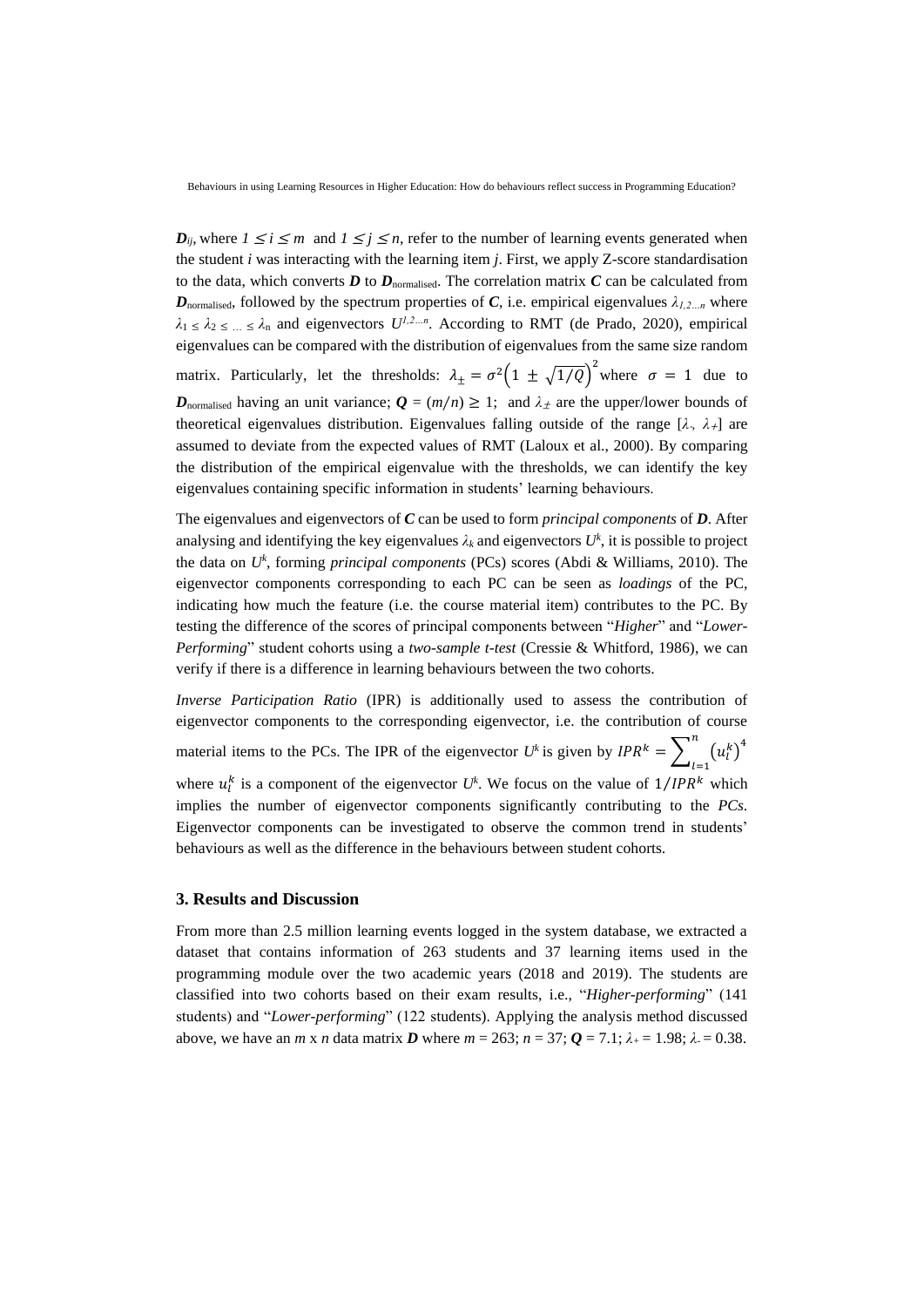## *3.1. Select the key information part in the dataset*

Figure 1 illustrates the probability distribution of empirical eigenvalues extracted from the dataset and the theoretical eigenvalues predicted by RMT. Overall, the majority of empirical eigenvalues (91.9%) falls within the range  $[\lambda = 0.38, \lambda_{+} = 1.98]$ , which are distributed within the black curve in Figure 1. This is in agreement with previous studies which have found that a large proportion of empirical eigenvalues were predicted by RMT (Daly et al., 2008). This finding indicates that there is a measure of randomness in the majority of the eigenvalues. That is to say, these eigenvalues are merely following a random pattern. The remaining eigenvalues, which are higher than the upper limit  $\lambda_+ = 1.98$ , are outside the noise area and contain key information about the data. i.e. learning behaviours of the students. As the result, the first three components, which correspond to the three largest eigenvalues (i.e.,  $\lambda_l = 10.66$ ,  $λ_2 = 4.79, λ_3 = 2.53$ , are selected.



*Figure 1. Distribution of empirical eigenvalues and theoretical eigenvalues predicted by RMT*

*Figure 2. Inverse Participation Ratio of the empirical eigenvalues*

Figure 2 shows the IPR values for the eigenvalues of the correlation matrix *C*. Based on the IPR values of the first three eigenvalues, it is possible to calculate the value  $1/IPR$  for  $\lambda_1, \lambda_2$ and  $\lambda_3$ . The number of eigenvector components which significantly contribute to the 1<sup>st</sup>, 2<sup>nd</sup> and 3rd component are 30, 23 and 23 out of 37, respectively. We note that each eigenvector component refers to a course learning item (e.g., *Labsheet\_1, Lecture\_2* etc.), indicating how much the learning item contributes to the PC. With the high number of learning items contributing to the principal components, the finding implies that the students appear to access and use most of the course material items delivered during the course.

#### *3.3. Principal Component Analysis*

Regarding the *first principal component* (PC1), all component loading values are positive. Such a positive value of a component indicates that the component is positively correlated with the corresponding principal component scores. Furthermore, there is no statistical difference between the *PC1* scores for the higher and lower-performing cohorts (*t-test p* $value = 0.97 > 0.05$ ). The statistical testing illustrates the similarity in the learning behaviours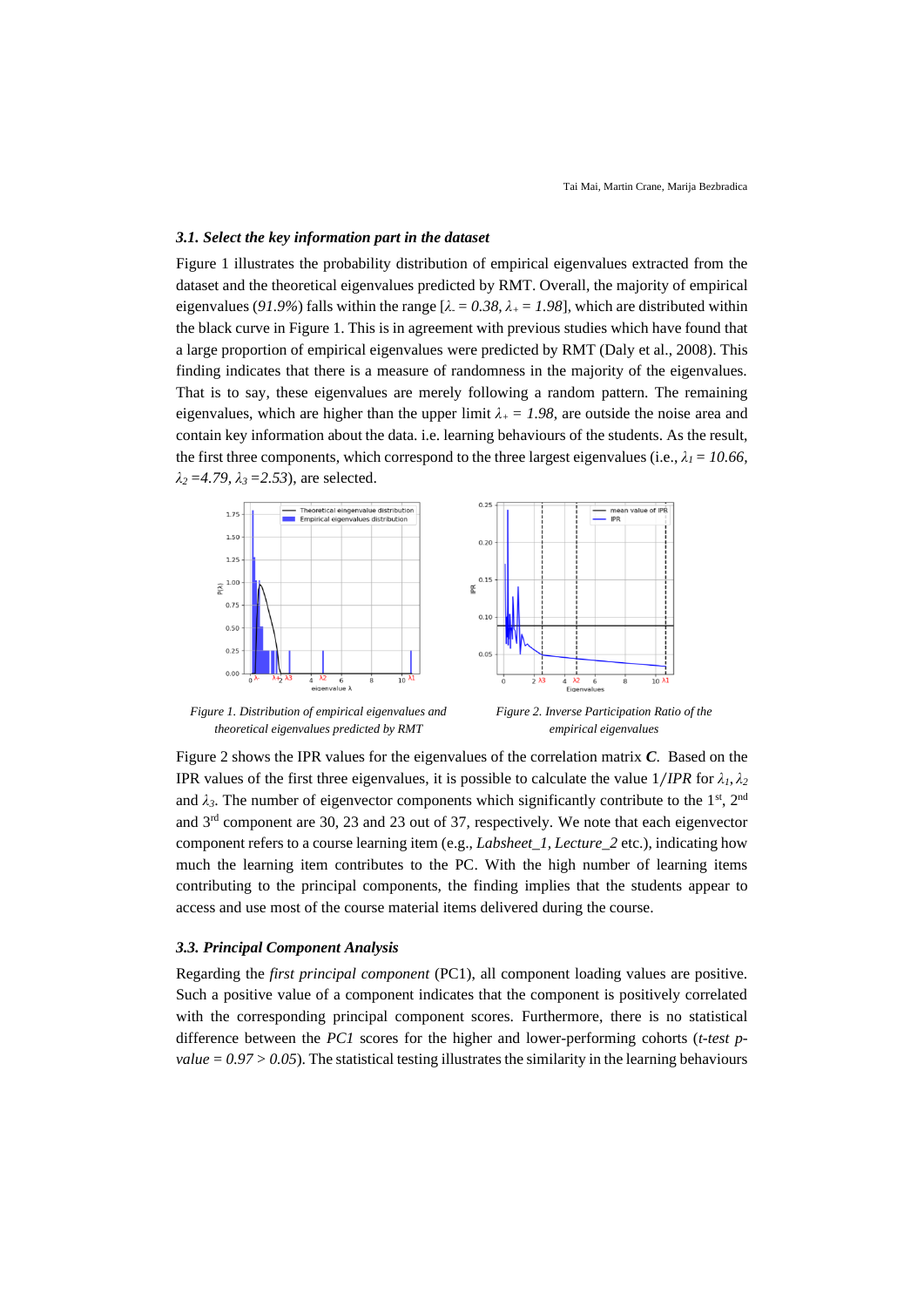of students in the class. It indicates that almost all students have similar interactions with the course material items during most of the semester. They participated in learning activities and followed the instructions and requirements given by the lecturers. This finding reflects the fact that students were participating in a structured module, i.e., they mostly followed a designated timetable and a similar learning pathway in the class.

To detect dissimilarity between the two cohorts, we created a biplot, a visualisation technique displaying information on both samples and variables in the data matrix (Graffelman, 2014), which represents the 2<sup>nd</sup> and 3<sup>rd</sup> principal components (*PC2* and *PC3*) in Figure 3. Each green or red dot refers to a student in the dataset. The blue lines demonstrate the *loadings* of the *PC2* and *PC3*, where each loading line implies how much the corresponding learning item contributes to the *PC2* and *PC3 scores*.



*Figure 3. The biplot of the PC2 and PC3 extracted from the dataset.*

Both *PC2* and *PC3* comprise either positive or negative component loadings. It is clearly noticeable from Figure 3 that there are clusters of student learning behaviours in the course material items. The majority of the lecture note items are plotted in the top-right quadrant of the graph. Conversely, the practical-related items delivered at the early stage of the study (e.g., labsheets and practices of week 1 to 7) are mostly distributed in the bottom-left quadrant while the remaining practical items which were delivered during the later phases of the course (week 8–12) can be found in the top-left quadrant of the graph. Furthermore, the *PC2* and *PC3* scores for all students are plotted separately from both sides of the two components, bounded by the red and green circles. We understand this finding to indicate the underlying difference in learning behaviours between the two cohorts. The data for the lower-performing cohort (green dots) are plotted on the right side of the graph, which is similar to the loadings of *lecture items*, indicating the positive correlation between them. Meanwhile, the higher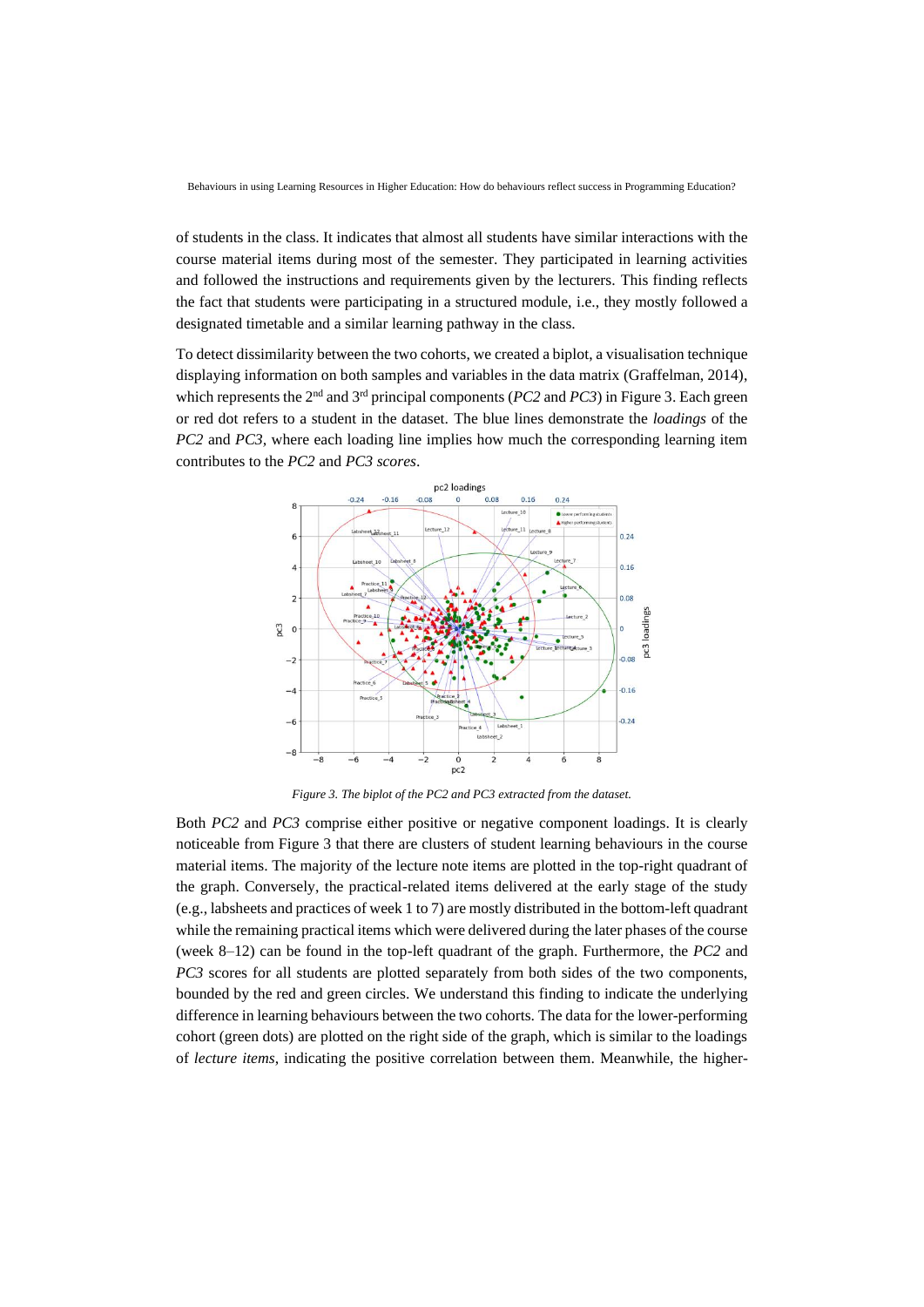performing cohort (red dots) has been found to be correlated with the loadings of the *practical* and *labsheet* items. We also notice a statistically significant difference between the two groups in the mean values of the *PC2* and *PC3* scores, with *t-test p-values = 0.00* and *0.007 < 0.05*, respectively. This distinction between the two principal components scores (*PC2 and PC3*) reflects the difference in the learning behaviours between the higher and lowerperforming cohorts.

Based on these observations from Figure 3, it can be noticed that higher-performing students appear to pay more attention to the items related to practical activities such as navigating labsheets and doing programming tasks during the learning progress. Practising has been proved to be an effective way to improve programming skills (Ben-Ari, 2001) and higherperforming students have been reported to spend twice as much time on doing programming tasks as the students who failed the exam (Höök & Eckerdal, 2015). Meanwhile, lowerperforming students seem to be more active in reading lecture notes than high achieving students. This finding has been in agreement with the conclusions from the previous studies that students who failed the exam spent more time reading the course books than the highergrade students (Höök & Eckerdal, 2015). A possible reason is that, along with course books, higher-performing students tend to use alternative references from external sources such as consulting senior students and tutorials from the Internet to support their understanding (Rahmat et al., 2012). It is possible to conclude that lower-performing students might face difficulties in understanding new concepts. Therefore, they merely kept reading lecture notes while becoming discouraged and unmotivated to study and practice, especially in the later phase of the semester when the knowledge became more difficult to acquire effectively.

# **4. Conclusion**

In this paper, we conduct an analysis of the learning behaviours of students in using course material items in the context of programming education. The analysis is based on a range of techniques. First, we collected data from a bespoke online learning system. Second, PCA and RMT have been utilised to analyse the data. Using RMT helps to remove random factors and keep the key information part of the dataset. Finally, we analyse principal components scores to find the similarity and difference in students' learning behaviours when they interact with course material items in the course. Overall, students interacted similarly with all course material items during the programming course. However, lower-performing students have been shown to have more activities in reading lecture notes than the higher-performing cohort. Additionally, regarding practical activities, the lower-performing students are found to be more active in practical-related course items including reading lab sheets and solving given programming tasks. Besides, while the higher-performing students consistently practised during the semester, the less achieved students appeared to have lost their focus and motivation in the later phase of the course in solving programming tasks.